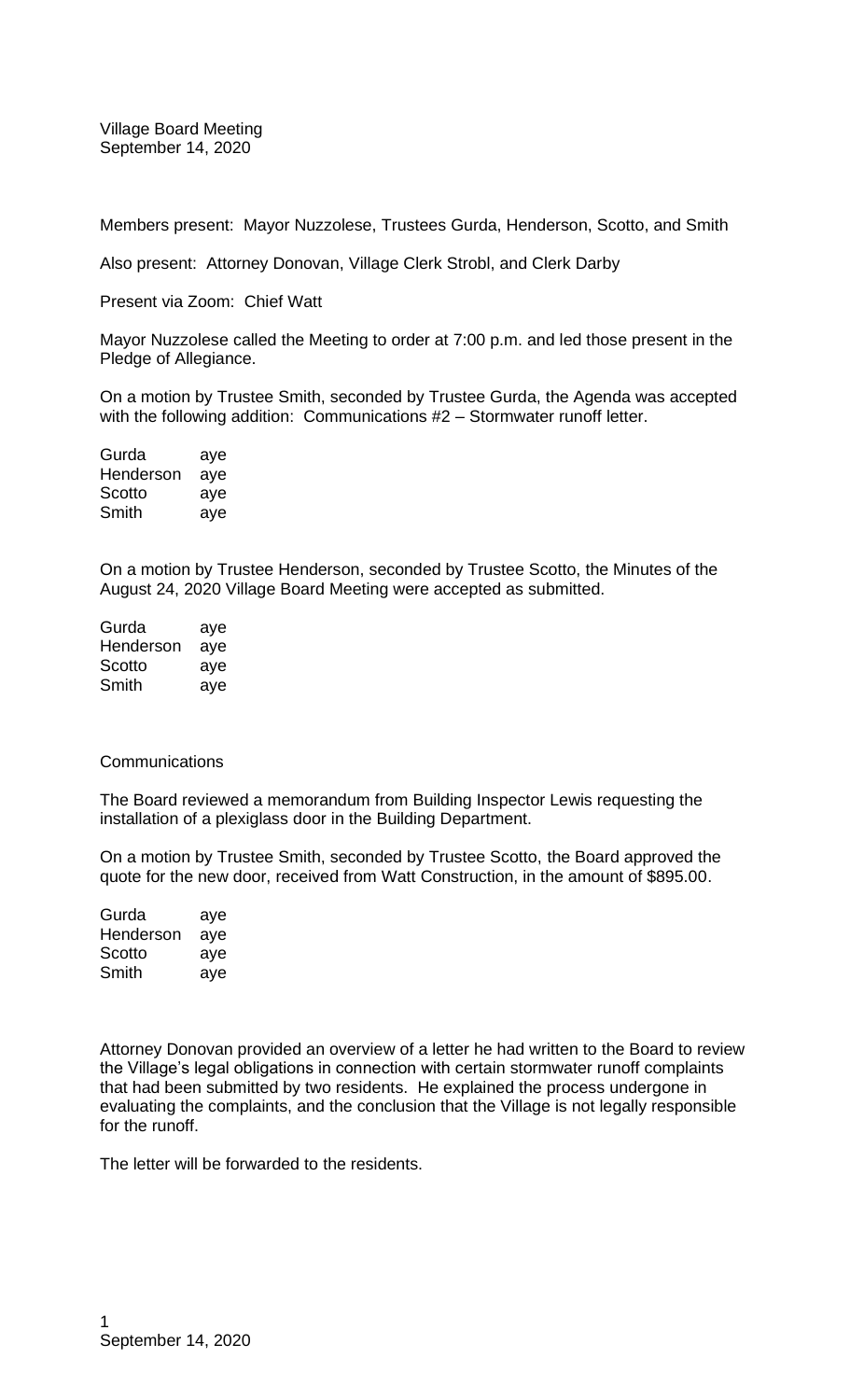Trustee Gurda moved the following, which was seconded by Trustee Smith:

**WHEREAS,** Section 2019-a of the Uniform Justice Court Act requires that town and village justices annually provide their court records and dockets to their respective town and village auditing boards, and that such records then be examined or audited and that fact be entered into the minutes of the board's proceedings; and

**WHEREAS,** the Unified Court System's *Action Plan for the Justice Courts,* announced November 2006, includes initiatives to improve accountability and controls over Justice Court finances and records, including an increased monitoring of town and village board compliance with section 2019-a; now, therefore,

**BE IT RESOLVED,** that the Village Board of the Village of Goshen acknowledges that the required audit has been conducted by Nugent & Haeussler, P.C., and delivered to the Village on August 26, 2020.

| Gurda     | aye |
|-----------|-----|
| Henderson | aye |
| Scotto    | aye |
| Smith     | aye |

Mayor Nuzzolese provided the Public Notice for the Request for Proposals for Towing Services:

The Village of Goshen hereby gives public notice that it is requesting proposals from interested and qualified companies for the following project: *Removal, Towing and Storage Services.*

Copies of the Request for Proposal are available from the Village of Goshen Village Clerk as follows:

> Margaret Strobl, Village Clerk Village of Goshen 276 Main Street Goshen, New York 10924 (845) 294-6750

Proposals must be received on or before October 19, 2020 at 4:30 p.m. after which time and date they will no longer be accepted. The proposals will be opened at 10:00 a.m. on October 21, 2020 at Village Hall, 276 Main Street, Goshen, New York 10924.

The Village of Goshen specifically reserves the right to reject any proposals, to waive technical defects in any proposals that may be submitted; to award any proposal in whole or in part; and to disqualify any proposal that fails to conform the requirements in the Request for Proposals

On a motion by Trustee Gurda, seconded by Trustee Smith, bills as examined by members of the Board were approved in accordance with Abstract 2020/2021 number 03, check numbers 17994 through 18109 in the amount of \$813,528.90.

| Gurda     | aye |
|-----------|-----|
| Henderson | aye |
| Scotto    | aye |
| Smith     | aye |